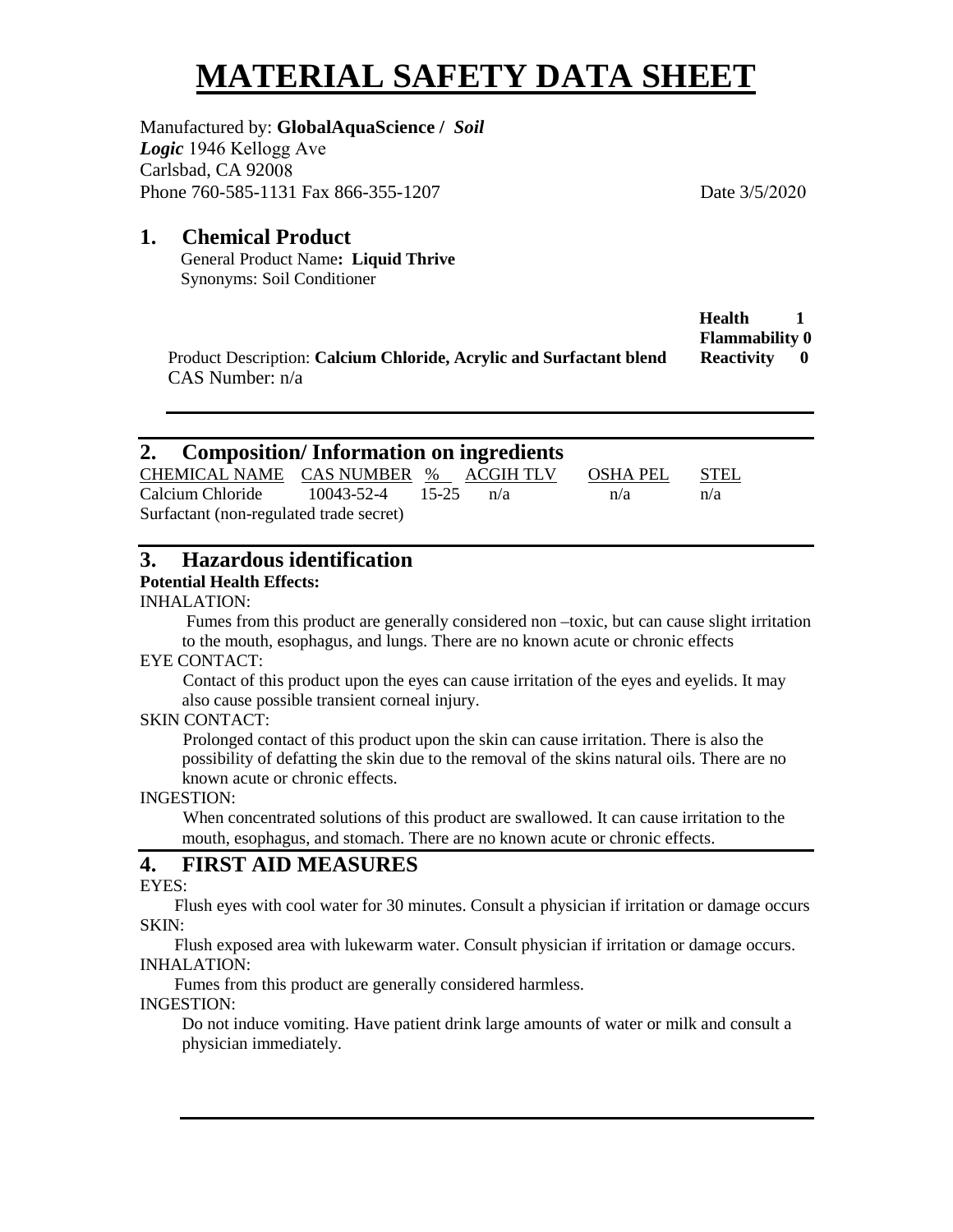# **5. FIRE FIGHTING MEASURES**

 Flash Point: >300 F Flammability Limits: None known EXTINGUISHING MEDIA: WATER, SAND, CO2, DRY FOAM, HALON SPECIAL FIREFIGHTING PROCEDURES: THIS PRODUCT WILL NOT SBURN OR SUPPORT COMBUSTION.

UNUSUAL FIRE AND EXPLOSION HAZARDS: NONE

#### \_\_\_\_\_\_\_\_\_\_\_\_\_\_\_\_\_\_\_\_\_\_\_\_\_\_\_\_\_\_\_\_\_\_\_\_\_\_\_\_\_\_\_\_\_\_\_\_\_\_\_\_\_\_\_\_\_\_\_\_\_\_\_\_\_\_\_\_\_\_\_\_\_\_\_\_\_\_ **6. ACCIDENTAL RELEASE MEASURES/SPILL CLEAN UP PROCEDURES Small spill:** Flush area with water to an industrial sewer line **Large spill:** Contains spill with dikes of absorbent materials such as clay, sand, or vermiculate. This material is non-hazardous and may be disposed of as non-hazardous refuse.

# **7. HANDLING AND STORAGE:**

Store product in a cool dry area. Keep containers closed.

#### **8. EXPOSURE CONTROL/ PERSONAL PROTECTION**

RESPIRATORY PROTECTION:

Please use in a ventilated room, No respiratory protection is recommended.

#### PROTECTIVE CLOTHING:

 Gloves are not necessary when handling this product. Simply rinse exposed area with water. OTHER PROTECTIVE MEASURES:

When handling this or any other chemical product and there is the possibility of splashing it is recommended that proper protection for the eyes be worn. This consists of chemical resistant glasses and /or goggles.

## **9. PHYSICAL AND CHEMICAL PROPERTIES**

Boiling Point: 212F VOC % by Volume: Negligible

Specific Gravity (H20=1): 1.14 Solubility in H2O % by Volume:

Ph of concentration: 5.0 to 9.0 -This product is 100% miscible in water

Evaporation Rate Butyl Acetate: 1.00

Vapor Pressure (mm Hg): n/a

Vapor Density (Air=1): n/a

Appearance and odor: **Blue liquid with mild detergent odor**

#### **10. STABILITY AND REACTIVITY**

#### GENERAL:

Under normal conditions hazardous polymerization will not occur.

MATERIALS TO AVOID: Metals will slowly corrode in aqueous solutions. Keep away from galvanized iron, aluminum, and tin. Boric acid and calcium oxide are incompatible.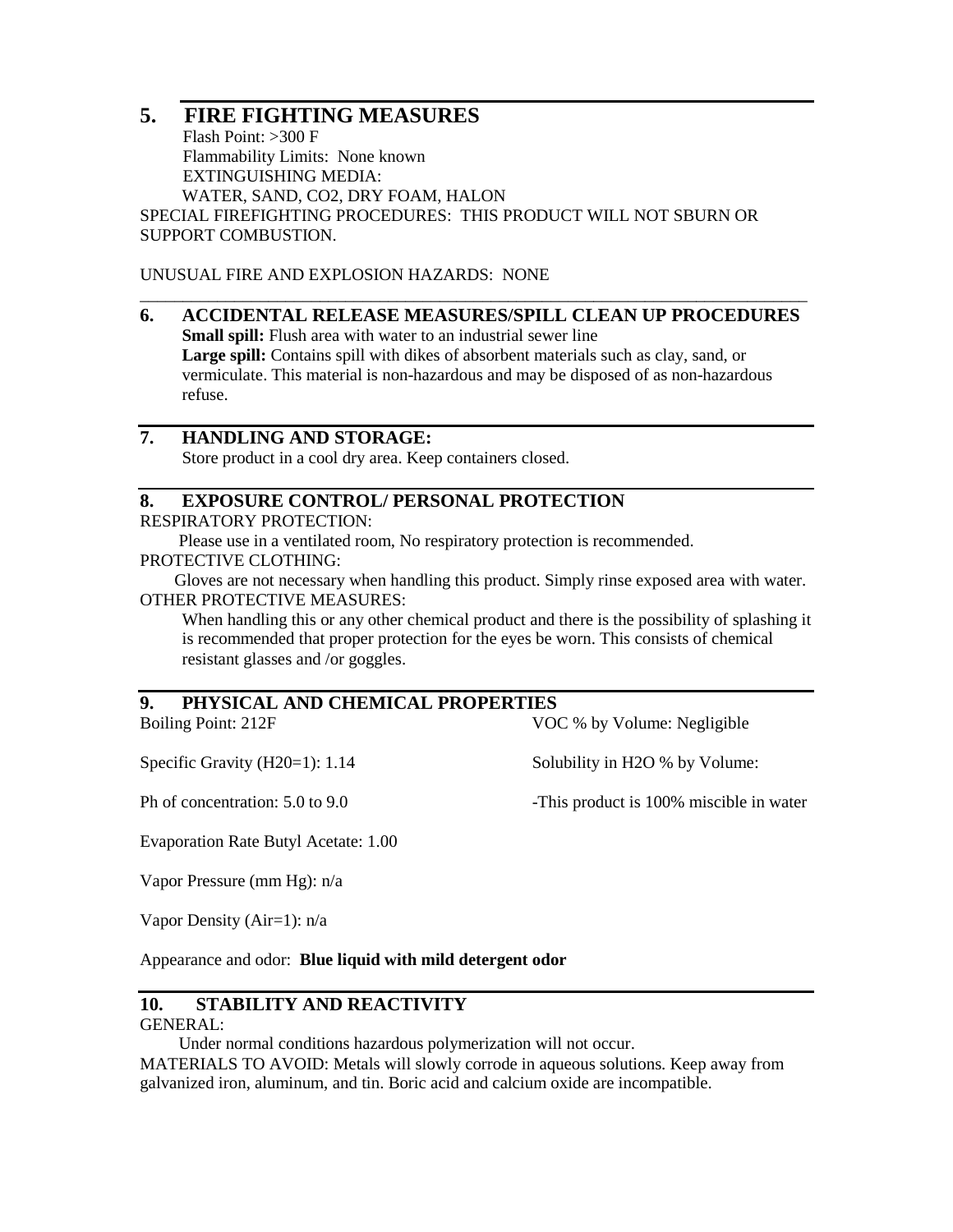INCOMPATIBLE MATERIALS AND CONCITIONS TO AVOID: Heat or direct sunlight. May cause stratification of product if product is subjected to high temperatures. No other harmful effects.

HAZARDOUS DECOMPOSITION PRODUCTS: none Combustion procedures carbon monoxide, carbon dioxide along with thick smoke

#### 11. **DISPOSAL CONSIDERATIONS** WASTE DISPOSAL:

 All hazardous materials must be solidified and disposed of in and EPA approved class one facility. When disposing of chemicals, contact local, state, and federal environmental agencies to fully understand the necessary regulations governing the disposal of chemical wastes.

**\_\_\_\_\_\_\_\_\_\_\_\_\_\_\_\_\_\_\_\_\_\_\_\_\_\_\_\_\_\_\_\_\_\_\_\_\_\_\_\_\_\_\_\_\_\_\_\_\_\_\_\_\_\_\_\_\_\_\_\_\_\_\_\_\_\_\_\_\_\_\_\_\_\_\_\_\_\_** 

# **12. TRANSPORTATION INFORMATION**

UNHAZARD CLASS: N/A NMFC 50303 PROPER SHIPPING NAME: IDENTIFICATION NUMBER: SHIPPING CLASSIFICATION: 55 DOT Class: Non Regulated

#### **13. REGULATORY INFORMATION:**

OSHA STATUS:

This product is not hazardous under the criteria of the Federal OSHA Hazard Communication Standard 29 CFR 1910.1200. However, thermal processing and decomposition fumes from this product may be hazardous noted in sections 2 and 3.

#### TSCA STATUS

This product is not listed on TSCA

CERCLA (Comprehensive Responsible Compensation and Liability act)

NOT Reportable

SARA TITLE 111 (Superfund Amendments and Reauthorization act):

Section 312 extremely hazardous substances:

None

Section 311/312Hazard Categories:

Nonhazardous

Section 313 Toxic Chemicals

None

#### RCRA STATUS:

If discarded in its purchased form, this product would not be a hazardous waste either by listing or by characteristic. However, under RCRA, its is the responsibility of the product user to determine ate the time of disposal, whether a material containing the product or derived from the product should be classified as a hazardous waste.(40 CFR 261.20-24)

#### CALIFORNIA PROP 65

The following statement is made on order to comply with the California Safe Drinking water and Toxic Enforcement Act of 1986. This product contains no chemicals known to the state of California to cause cancer.

#### **14. Other Information**

This information relates only to the specific material designated and may not be valid for such material used in combination with any other materials or in any other process. Such information is to the best of the company's knowledge and believed accurate and reliable as of the date indicated. However, no representation, warranty or guarantee of any kind, express or implied, is made as to its accuracy, reliability or completeness and we assume no responsibility for any loss, damage or expense, direct or consequential, arising out of use. It is the users responsibility to